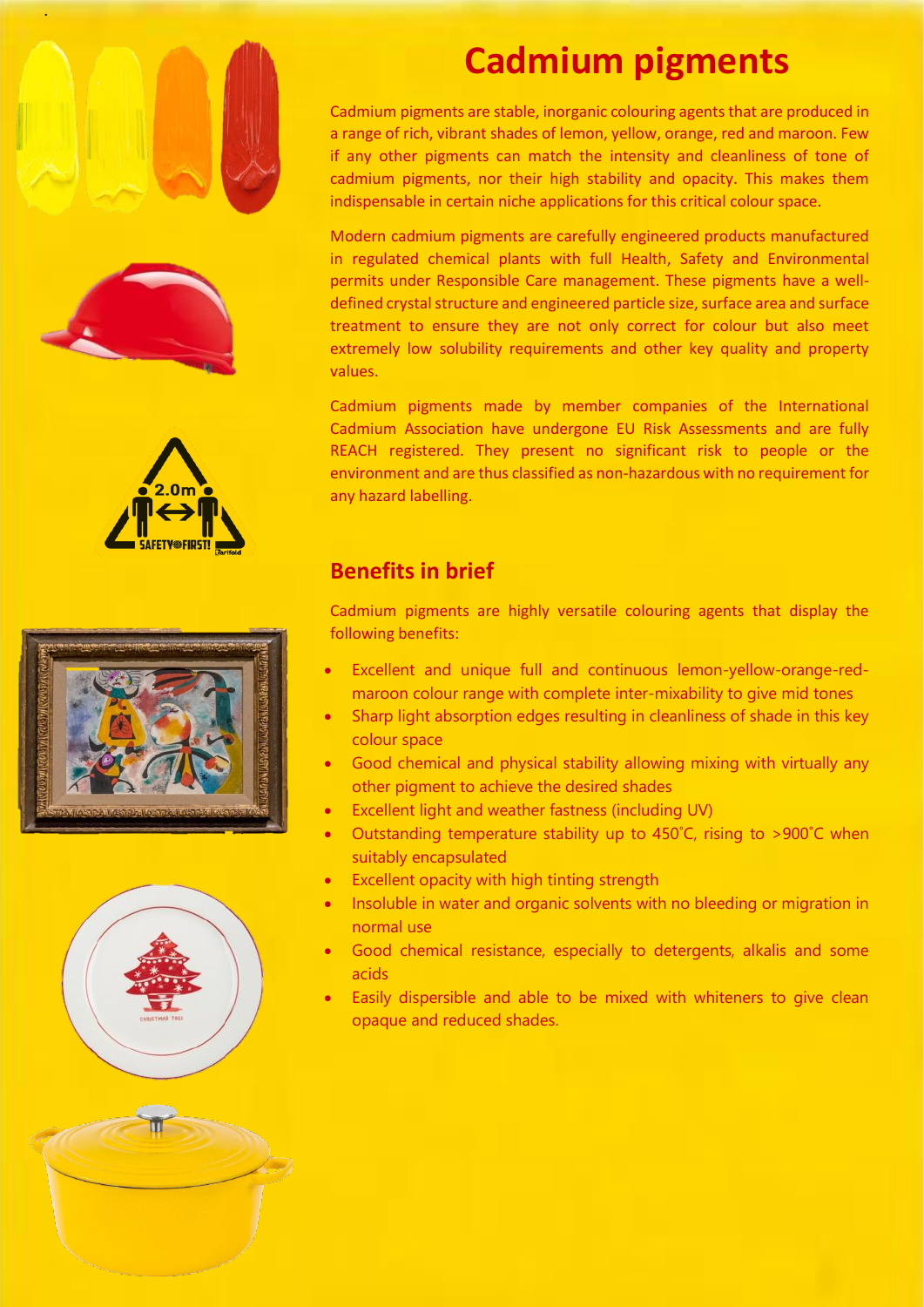







# **Key applications**

Owing to their unique combination of benefits, cadmium pigments are used in a range of high performance or demanding products and niche market segments. In many of these fields of application, no colourants exist that can match the properties and value of cadmium pigments.

The main application areas are described below – the supply chain requirements dictate that the uses are industrial or professional only, with no direct consumer powder-pigment use.

#### *Plastics*

Their inherently high temperature resistance makes cadmium pigments ideal for polymers such as polycarbonates, nylons and PTFE that are processed at or above 300ºC. This high temperature resistance also enables all moulding sprues and offcuts to be easily recycled. In comparison, conventional organic pigments tend to start decomposing during moulding and may be unable to withstand further heating.

#### *Artists' colours*

Cadmium pigments have long been the standard against which other pigments are judged by artists. They continue to be the only choice for top-quality oil and water colours. Also, on account of their authenticity and long-term stability, they are typically specified for art restoration work.

#### *Coil coatings*

Coil coatings often require resistance to the high temperatures that can be reached during their processing. Cadmium pigments meet this need perfectly. Moreover, their excellent lightfastness enables bright yellows, oranges and reds to be achieved with the appropriate level of shade, opacity and performance required for coil coatings.

#### *Powder coatings*

Cadmium pigments are used in thermoplastic and thermosetting powder coatings due to their high performance and heat resistance.

#### *Road markings*

Cadmium pigments are ideal for use in road markings. Here, their unique shade, excellent lightfastness and high thermal stability make them particularly suitable in a defined colour space, where they outperform other pigments or blends.

### *Ceramic, glass and enamels*

The colouration of decorative ceramic, glass and enamel products often depends on the use of cadmium pigments. They are genuinely the only pigments available for the bright yellows, oranges and reds required in the colour palette and which are capable of withstanding the high temperature firing processes during manufacture and application. Already stable to over 400˚C, the firing range for decoration can be extended to over 900˚C when the cadmium pigment is encapsulated in glass systems. Typical applications include on-glaze colours, porcelain enamels for steel and glass, and colours for flat glass, tumblers and bottles.